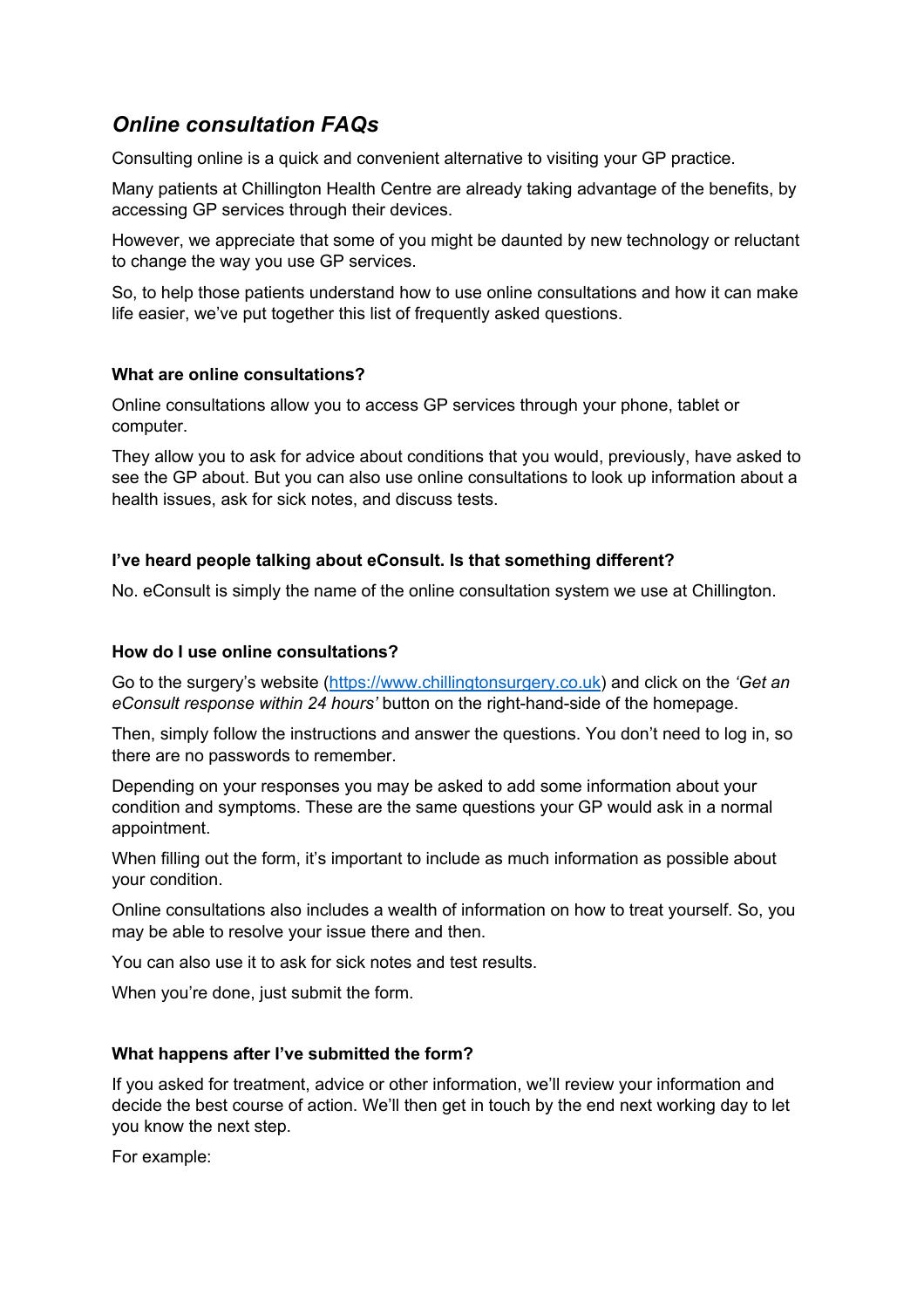- If you need to speak to a GP, we'll get in touch to arrange a face-to-face appointment or a video or phone consultation.
- If you have a minor ailment, we'll give you treatment advice and, if appropriate, a prescription.
- If you need another service (a physiotherapist, for example) you'll be referred.
- If you asked for a sick note or letter, or to discuss a test, your practice will review your request and get in touch.

## **When can I use online consultations?**

It's available 24 hours a day, seven days a week, including Bank Holiday. However, you may not get a response until the end of the next working day.

#### **What if I want consult online but don't have a device or internet access?**

If you don't have a device or internet access, simply phone the surgery and ask a member of the team to fill out the form on your behalf. Or, you can visit the surgery and use the tablet device and free Wi-Fi that's we provide.

#### **Can I submit an online consultation for someone else?**

Generally, patients should submit online consultations based on their own symptoms or conditions.

However, if you're the parent or guardian of someone aged under 18, you can fill out the form for them. Likewise, if a friend or family member needs help filling out the form, you can do so, provided you have their consent.

## **Why is Chillington using online consultations and how will I benefit?**

Firstly, you save time. You don't have to queue on the phone to make a face-to-face appointment and, because you get a response by the end of the next working day, you'll quickly find out what care you need.

Many medical enquiries can also be resolved without a face-to-face appointment. So, by using online consultations, you'll avoid these unnecessary disruptions to your day. That's good news if you struggle to get time off work, care for others and can't leave them alone, or are housebound.

You can use it wherever you are – whether it's your lunch break at work, on the train or in the comfort of your own home. And, if you have a health concern while you're away, you can consult online rather than waiting until you come home.

Online consultations help if you find it difficult talking about your symptoms face-to-face. This means you're in control and don't have to tell anyone else where you're going.

#### **Are may other practices using online consultations?**

Yes. Over 1,000 practices across the UK already use equivalent systems, and more than a million patients have submitted online consultation forms.

In fact, Devon is one of the areas with the highest uptake in the country.